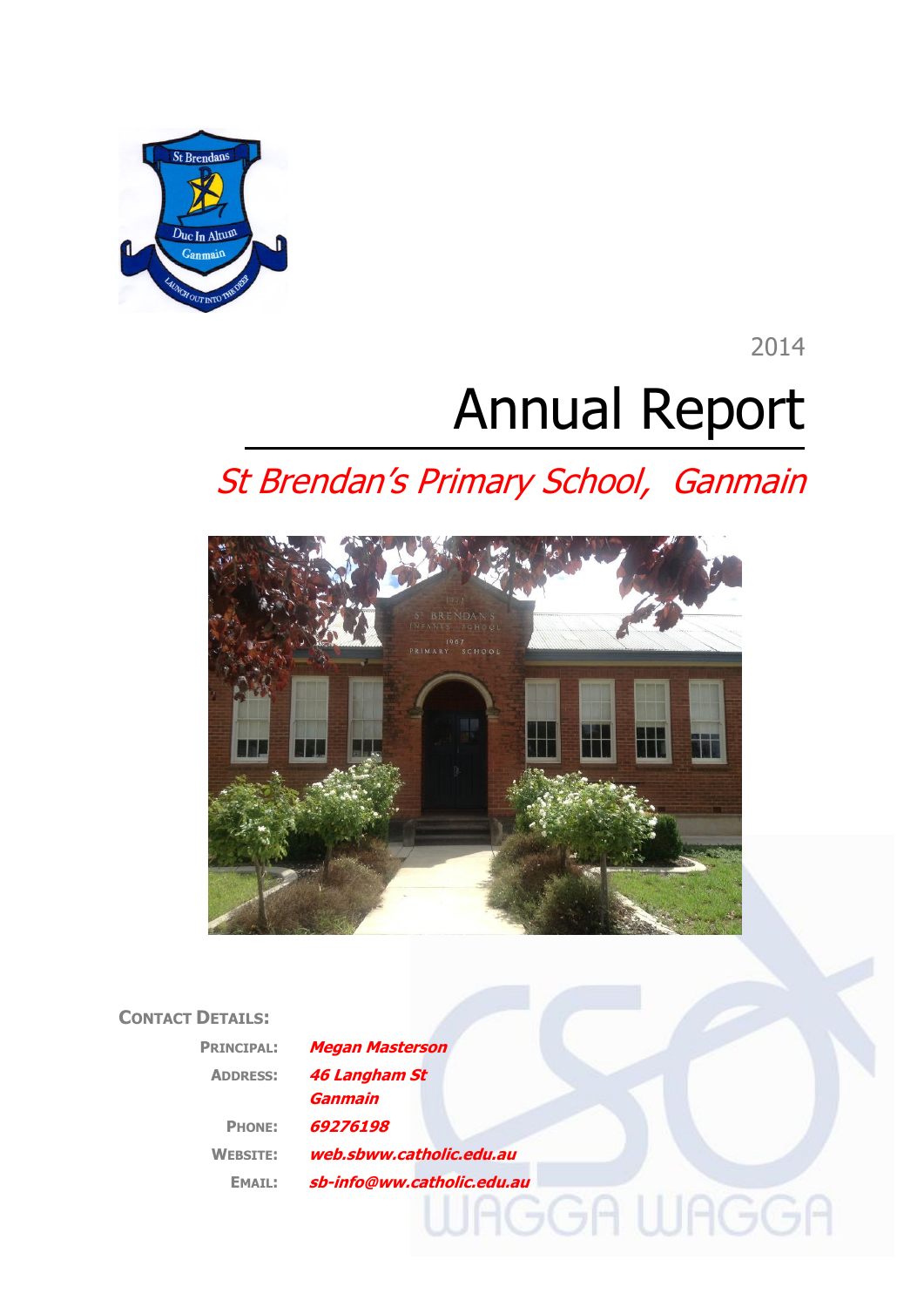#### **The School**

This report is a summary of the 2014 School year for St Brendan's Primary School.

St Brendan's Primary School is situated in the small rural township of Ganmain, approximately fifty-five kilometres northwest of Wagga Wagga in the Riverina district of Southern New South Wales. The school is part of St Brendan's Parish and the wider Ganmain community.

The Catholic community of Ganmain is also rich in history. From humble beginnings in 1907 with the dedicated governance of the Presentation order of sisters through to the Dominican sisters and lay principals, the school has always upheld and nurtured the rich faith traditions and practices and offers an educational setting for those families seeking a Catholic education for their children. To this day, as a school community we remain dedicated to those ideals and endeavour to prepare our students to eventually take their place in society as confident, responsible, caring, global citizens who are well educated and grounded in faith, learning, care, service and stewardship for the good of all.

Our purpose is to educate and support each student in their academic, spiritual, social and physical development and engage them in quality educational activities that set them up for a positive future.

#### **Catholic Identity**

St Brendan's Primary School is a Catholic systemic school administered and supported by the Catholic Schools Office Wagga Wagga, New South Wales. Further information can be found at: [http://web.csoww.catholic.edu.au](http://web.csoww.catholic.edu.au/)

We have deep links with the local community, particularly the Catholic Parish of St Brendan's. Our school plays a vital part in the Ganmain community providing a service to many organisations such as Senior Citizens, Red Cross, CWA and St Vincent de Paul. We are also connected to nearby towns and hamlets.

Our school prayer states; "We are a faith filled community, enlivened by Christ and committed to the Church". We sustain this commitment through the work carried out in the school in the broader local setting.

In 2014, we continued to work in mutual support of our parish administrator, Father Scot Armstrong. Father Armstrong usually visited the school each Thursday and also visited informally at other times to spend time with each class and members of staff.

We encourage students to be active members of the parish and to participate in parish Masses and activities. We work closely with the parish priest in the preparation of students for the sacraments and for liturgies. Teachers regularly attend Mass, are involved in liturgies and support the work of the parish.

Our Vision embodies our enduring belief that "St Brendan's School is founded on the person of Jesus Christ and embraces his Gospel and Mission."

We achieve this by being a community of:

**Faith**: Living, celebrating and teaching the Gospel Values.

**Learning**: Actively engaging and collaborating together using explicit teaching of skills and content to develop all learners.

**Care**: Building a caring, supportive environment which is inclusive and sensitive to the needs of the community.

**Service:** Encompassing leadership for the wellbeing and benefit of all within the St. Brendan's community.

**Stewardship:** Caring for, connecting with and appreciating creation, people and the natural environment.

Students are provided with many opportunities to practise and support leadership in the service of others. In our small community personal and family connections are usually quite strong. This encourages children to engage with and form firm friendships with a broad age-range of people.

Students are encouraged to strive for excellence in their work. The teachers are strong advocates of individualised programming tailored to suit the needs of their students and inclusion. The school has a strong anti-bullying policy and culture. The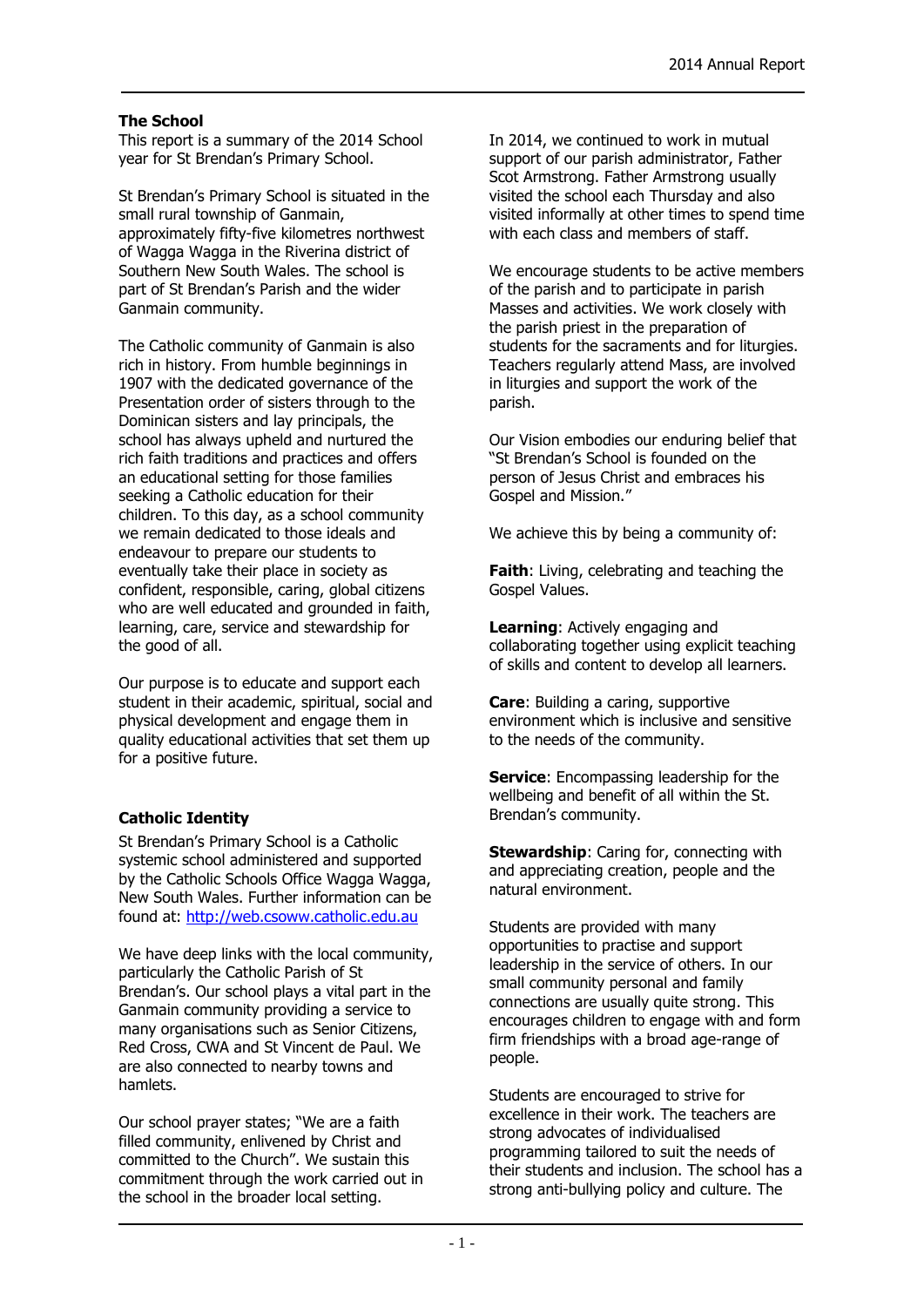behaviour of the students is positive and peaceful. Students openly encourage each other and celebrate successes of all. Staff members, students and parents are encouraged to voice any concerns appropriately.

This year the children have once again participated in programs in preparation for the sacraments of Reconciliation, First Holy Communion and Confirmation.

Each of these occasions was celebrated with family, friends and other parish members. We are grateful for the ongoing support of teachers, parents and Fr. Armstrong in the formation of these young students.

Throughout the year we have also participated in many school and parish Masses, the sacrament of Reconciliation and other prayer services. On most of these occasions the children participated in reading, singing, processions, preparation and serving on the altar.

As a school we celebrated liturgies for Lent, Easter, Catholic Schools Week, ANZAC Day, Advent and Christmas as well as the year 6 leaders installation.

This year we held several 'mission days' to raise money for many catholic missionary projects in Australia and overseas. We are strong supporters of Children's Mission Partners and Project Compassion (Caritas). This year as a school we raised well over \$300 for these projects.

The students are encouraged to give input into the organisation and management of their fundraising activities and are also educated in the various missionary projects.

#### **A Message from key School Bodies**

In 2014, the School Council continued in its active role in supporting the smooth running of St. Brendan's. The School Council has continued to maintain the management of the school's finances and resources.

The P and F plays an important role in raising funds for the school and is an essential component of our ongoing growth. The P and F raised a significant amount of money through various fundraising events but predominantly via the popular catering committee. The P and F donated \$12,000 to

the school this year which has contributed to running costs of the school and the purchase of new furniture in the library. The efforts and the money raised was truly appreciated by the staff and students.

Thank you to all the School Council members and the members of the P & F for their support, time and effort in fundraising, catering and working bees.

To the staff and Fr. Scot Armstrong for their dedication and care in all the work they do.

Guy Purcell President of the School Council

#### **Student Outcomes in Standardised National Literacy and Numeracy Testing**

St Brendan's Primary school has participated in NAPLAN since its inception. The school monitors the NAPLAN Trend Data each year and uses that information to inform its learning and teaching practices for the upcoming year.

#### Comparison to Statewide Results

In 2014 St Brendan's continued in the National Partnerships scheme and once again conducted a thorough analysis of the NAPLAN results for the year.

It has been noted that the students have made growth in the areas targeted from 2013 results and we are very pleased with the growth of students from year 3 to year 5. Our results in comparison to those state and diocesan wide are pleasing.

After looking at the trend data and individual performance of students in years three and five, the teachers have targeted the potential growth of students as their main focus and have highlighted aspects of literacy particularly inferential reading and persuasive writing for school improvement in 2014/15. The teachers will reflect on their item analysis of NAPLAN to inform their teaching focus.

A school action plan has been developed.

#### **Professional Learning**

St. Brendan's has been nominated as a National Partnerships School, low SES. This is a federally funded program designed to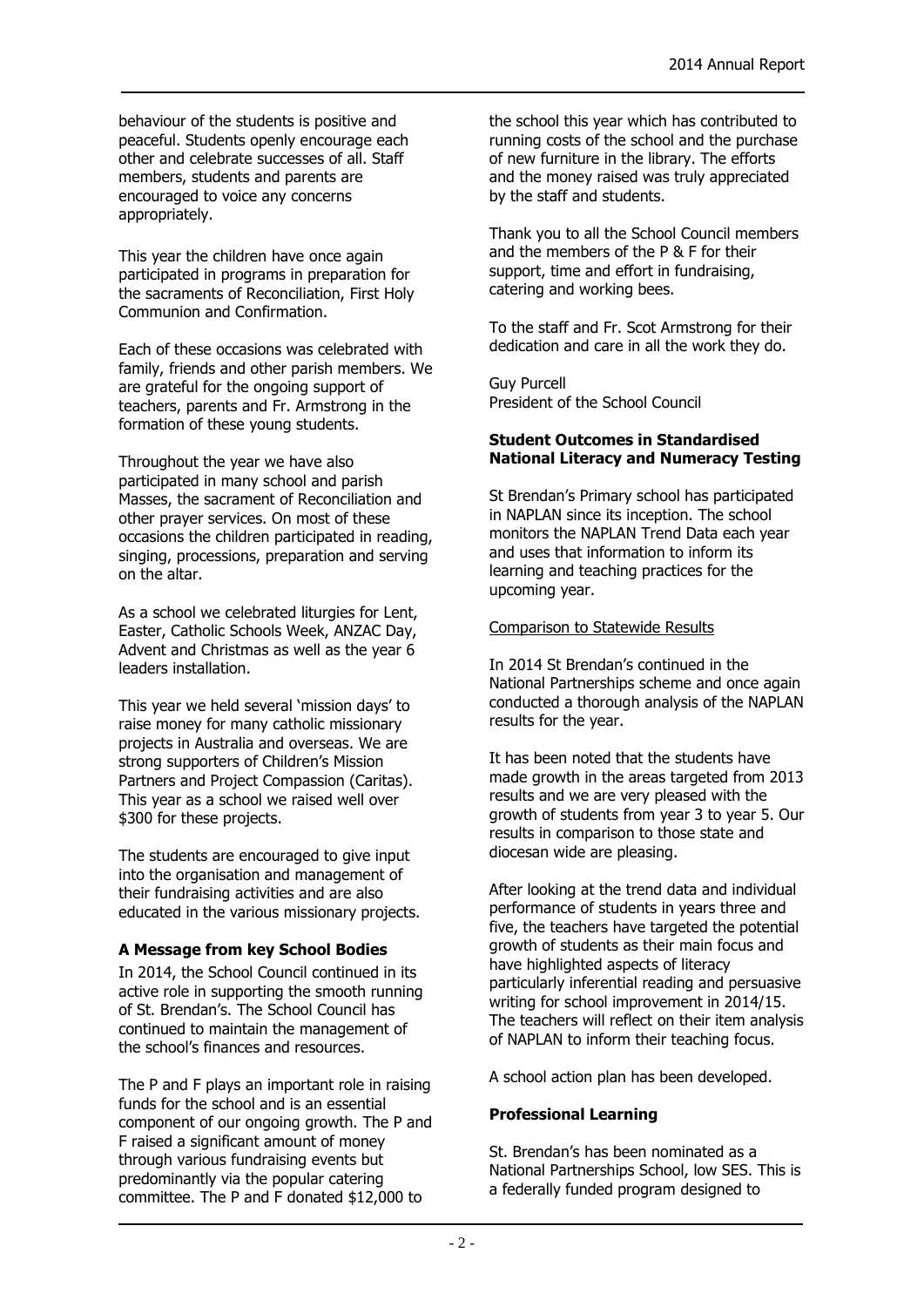improve the education prospects of students in less advantaged areas in Australia (low SES) and is fully backed by quality research and coordinated by the CSO in Wagga Wagga. We have welcomed this focus and support for our students.

Throughout 2014 the National Partnerships program has been embraced enthusiastically by the staff, and is supported by the parent body. It will run in our school for the next year.

Over the course of the year the principal, Mrs. Megan Masterson, and teaching staff Mrs. Kathy Sase, Mrs. Julie Guthrie and Mrs. Ros Guthrie have attended several professional development days designed to assist them in their pedagogy, at staff meetings, diocesan meetings and also with CSO support.

They have also had training in implementing the NSW syllabus for the Australian Curriculum and have begun preparing for the introduction of the Mathematics and Science curricula in 2015. We began training in the Faith Story and Witness program.

Teachers are encouraged to continue their own professional development by preparing 'professional learning plans.' We have aligned these plans to the Australian Professional Standards for Teachers and completed the AITSIL self-assessment tool to determine individual strengths and areas for development.

In her role as administrative assistant, Mrs. Sheena Kelly has also attended SINA and SAS administrator professional learning opportunities in order to operate the new PHRIS system.

All staff have undertaken training in CPR and child protection.

### **Teaching Staff**

The NSW government requires that this report detail the number of teachers in the following categories:

A) having teacher education qualifications from a higher education institution within Australia or as recognised within the National Office of Overseas Skills Recognition (AEI-NOOSR) guidelines, or

B) having a bachelor degree from a higher education institution within Australia or one recognised within the AEI-NOOSR guidelines but lacking formal teacher education qualifications.

|  | 'OTAL |
|--|-------|
|  |       |

#### **Workforce Composition**

St Brendan's consists of one principal, one full time teacher and two part time teachers including a Reading Recovery teacher, one teacher assistant, one administrative assistant, a cleaner and grounds person.

#### **Student Attendance**

Student attendance rates for each Year level and the whole school

| Year              | <b>Attendance %</b> |
|-------------------|---------------------|
| Kinder            | 90%                 |
| Year 1            | 95%                 |
| Year 2            | 95%                 |
| Year 3            | 92%                 |
| Year 4            | 91%                 |
| Year <sub>5</sub> | 92%                 |
| Year 6            | 95%                 |

#### **Student Non-Attendance**

Teachers mark the roll daily for both morning and afternoon sessions noting absences and filing notes. Student non attendances are recorded electronically on SAS weekly.

Parent/guardian notes are expected for nonattendance. A letter of request for permission for leave is required from the parent/guardian when a student is to be absent for 5 days or more.

Unexplained non attendances are followed up with phone calls and notes are sent home if there has been no reason stated after two weeks.

#### **Enrolment Policy**

St Brendan's School is open to all students whose parents seek Catholic education for them.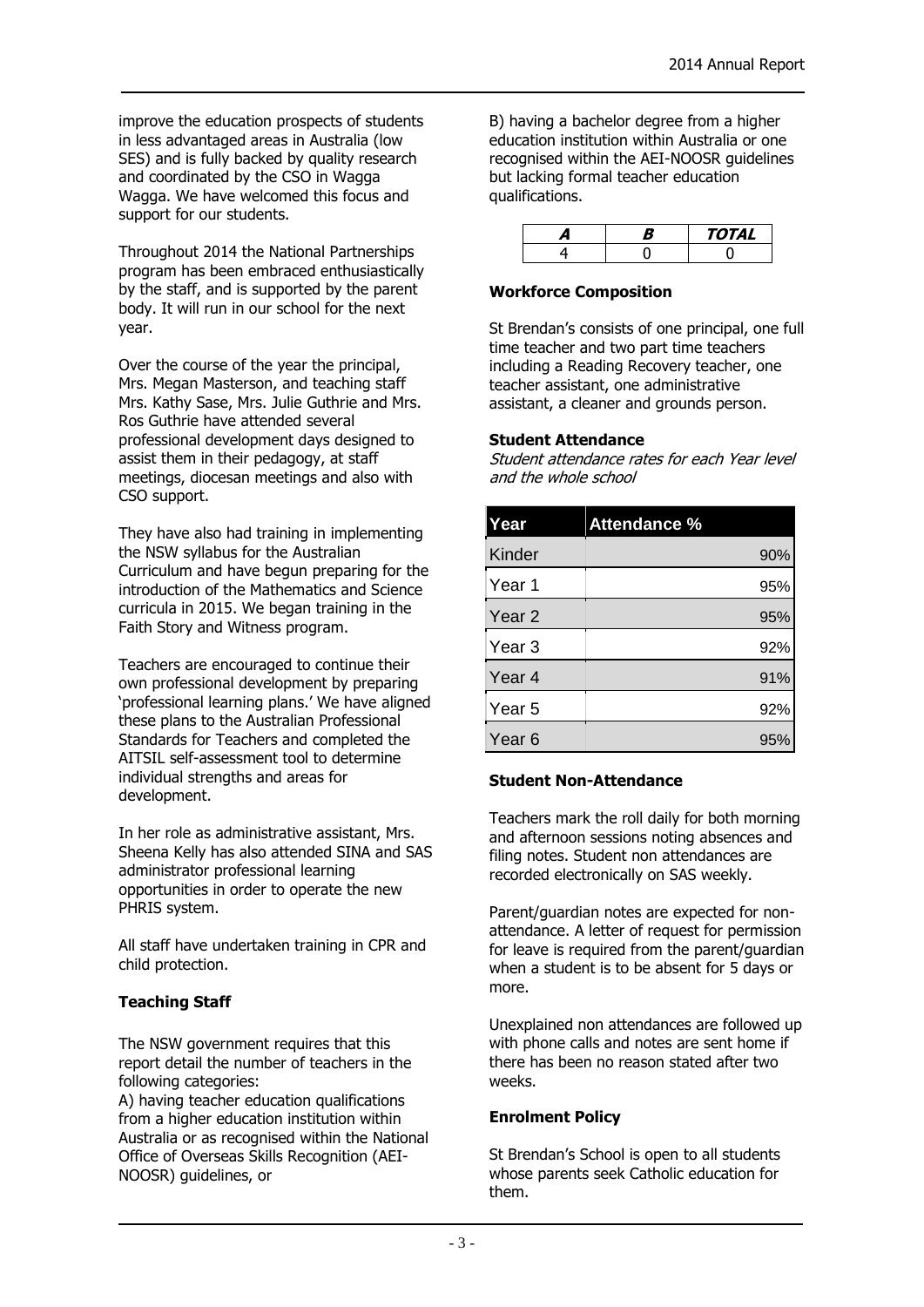It is an expectation that the parents /guardian support the school's religious, educational and community goals.

A transition program is organised annually to assist in the enrolment process. No Catholic child will be refused a Catholic education on financial grounds.

The school has endorsed and adopted the Diocesan Policy and procedures on enrolment.

These policies can be found on the Catholic Schools Office website at [www.cso.wagga.catholic.edu.au](http://www.cso.wagga.catholic.edu.au/)

#### **Characteristics of the Student Body**

| いいに | Girls | India' | <i>LOTF*</i> | TOTAL |
|-----|-------|--------|--------------|-------|
|     |       |        |              |       |

\***L**anguage background **O**ther **T**han **E**nglish

#### Structure of Classes

In 2014 our staffing allocation allowed us to run two class groups. The Infants class consisted of 21 students in K, 1, 2. The Primary class consisted of 13 students from years 3, 4, 5, 6.

#### **School Policies**

#### Student Welfare

Student welfare is of paramount importance to the community of St Brendan's. Through our Pastoral Care and Behaviour Policies we aspire to effectively live out our Vision and Mission statement "to be a faith filled community enlivened by Christ and committed to the Church" and to provide a safe environment which will allow for the wholesome development of every child.

The Pastoral Care and Behaviour Policy is an expression of the aims of the school community for the development of positive and productive relationships among its members. It outlines how the school encourages a culture so that most problems are prevented and those that do occur are dealt with constructively.

The Road Safety Policy also assist us to ensure the students welfare remains a priority.

#### **Discipline**

The School Discipline Policy at St Brendan's Primary School aims to provide a safe, caring and supportive learning and teaching environment. It is based on accepted values and our school vision and mission.

The policy helps students to demonstrate responsible behaviour and a sense of self worth, respect and consideration for the feelings, rights and property of others.

It also aims to maximise opportunities for learning and teaching.

Procedural fairness is used in dealing with all issues. Corporal punishment will not be used at St. Brendan's Primary School.

#### Complaints and Grievances

The school has adopted a proactive approach to resolving complaints and grievances that is based on procedural fairness.

It recognises that parents/caregivers/ and students must have access to processes that allow them to resolve concerns in a supportive and constructive manner.

Parents/students with any matter of concern are encouraged in the first instance to contact their classroom teacher. If the need then arises, contact with the Principal should be made.

The Catholic School Office is contactable if parents feel any school matter is not dealt with to their satisfaction.

#### Anti-Bullying

Students and staff have the right to expect that they will spend the school day free from the fear of bullying, harassment and intimidation.

Anti-bullying is a priority. Bullying is not acceptable in any form.

The school has adopted a strong Anti-Bullying policy and supports this with positive programs to enhance social and emotional development.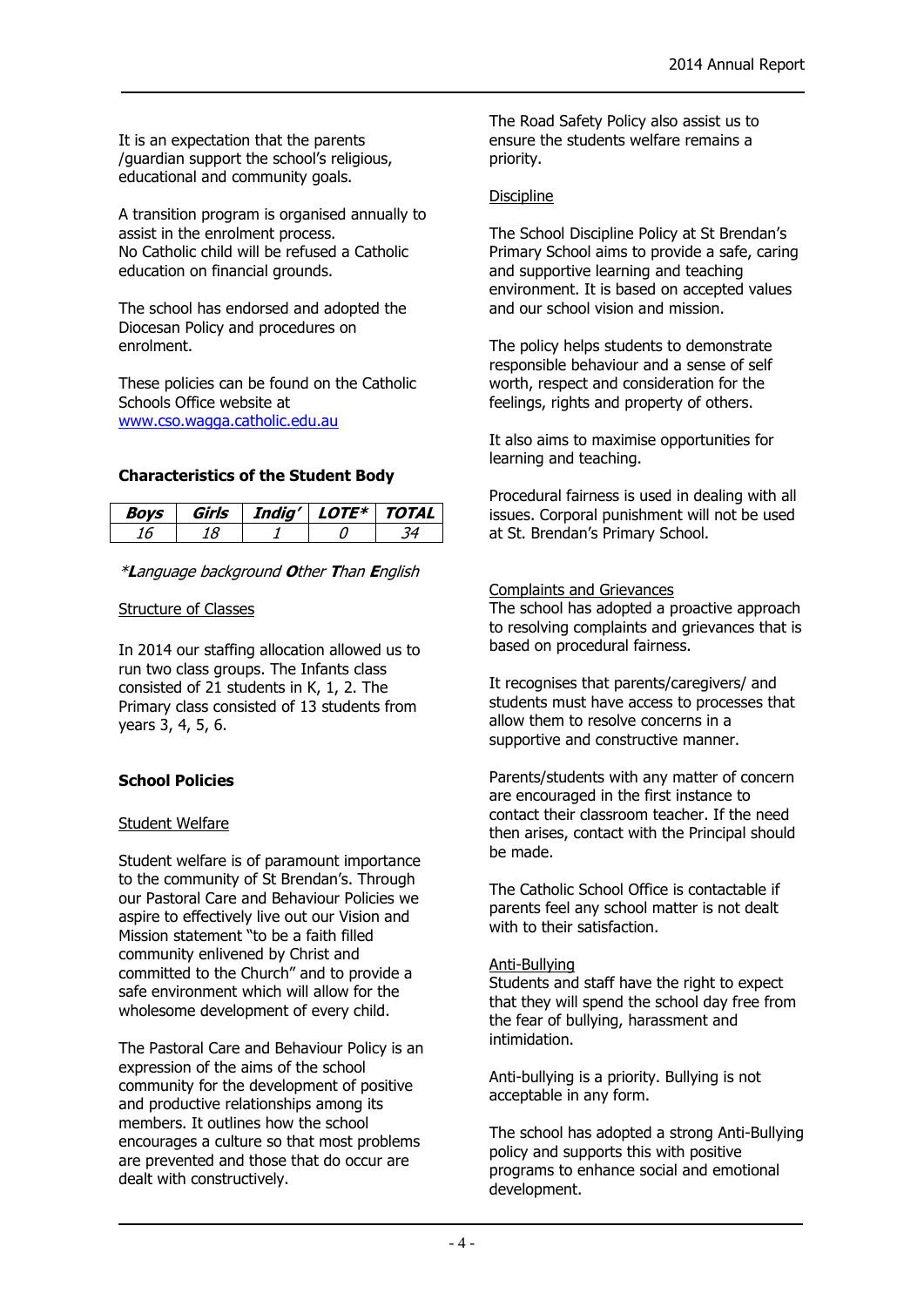#### Changes to School Policies

Throughout the year the staff continued to develop and review policies according to the diocesan plan.

Organisational policies are updated regularly and newly developed diocesan policies and procedures are adopted by the school when they are made available on the website.

A paper copy of the school policies are kept in the front office and parents are always welcome to view them.

The introduction of the Australian Curriculum began with English in 2013 and continued with the adoption of Science and Mathematics in 2014.

#### **Improvement Targets**

Target areas for 2014 are stated in the school's Annual Improvement Plan and cover the priority areas of Catholic Identity and Religious Education, Student Learning, Pedagogy, IT, Leadership, Finances and Resources.

A copy of the Annual Improvement Plan is kept on file and is available for viewing on request at the school office.

Following is an update for 2014:

Staff have had training in implementing the NSW syllabus for the Australian curriculum (Science and Mathematics) and have developed new Scope and Sequences as well as teaching programs in preparation for the beginning of the 2014 school year.

Through National Partnerships initiatives the school has been able to offer Literacy support for students and additional support of targeted groups of students. This work has a Literacy and Numeracy focus.

Teachers have also incorporated technology into daily lessons with use of the interactive whiteboards and the availability of 6 i-pads and 20 laptop computers for student use.

This year we have continued to make improvements to the internal and external areas of the school. The staff lunch room and bathroom facilities have been refurbished and new furniture has been purchased for the

library. Sporting equipment has been replaced and better storage arranged for this.

There is a master plan for continued improvement into 2015 which includes improvements to the garden area adjacent to the school oval and the purchase of new basketball / netball rings.

#### **Initiatives Promoting Respect and Responsibility**

We are very proud of the way the students demonstrate care and respect for each other in and around the school. They generally work in a quiet and industrious manner and are a pleasure to take on excursions.

Problems are usually addressed before they grow. Parental involvement is of a high level and teachers have actively engaged students in the development of social behaviour which promotes respect and justice and workable relationships. This is underpinned by our Christian beliefs buoyed by the school culture and modelled by the staff, parents and leaders in the school.

Our school has also been involved in wideranging service to the local community throughout the year. We have visited the elderly members of the Ganmain Community at the seniors' meals to perform several items for them and to spend time talking with the members. As a school, we have entertained the Senior Citizens of Ganmain and surrounding districts on Senior Citizens Day and worked with the community on several occasions. Students performed items and prepared projects for the CWA Day. The school has also been involved in community fundraising and activities for the local Ganmain Show, Coolamon Hospital, Carols in the Park and numerous other charities. The students have enjoyed these many and varied experiences and the school involvement is much appreciated by the local community.

The Life Education program is highly valued and supported at St. Brendan's. It promotes nutrition, active lifestyle, communication, problem solving, personal health choices and growth development.

In keeping our students safe, we also participated in our annual intensive swimming program in which all students benefitted from